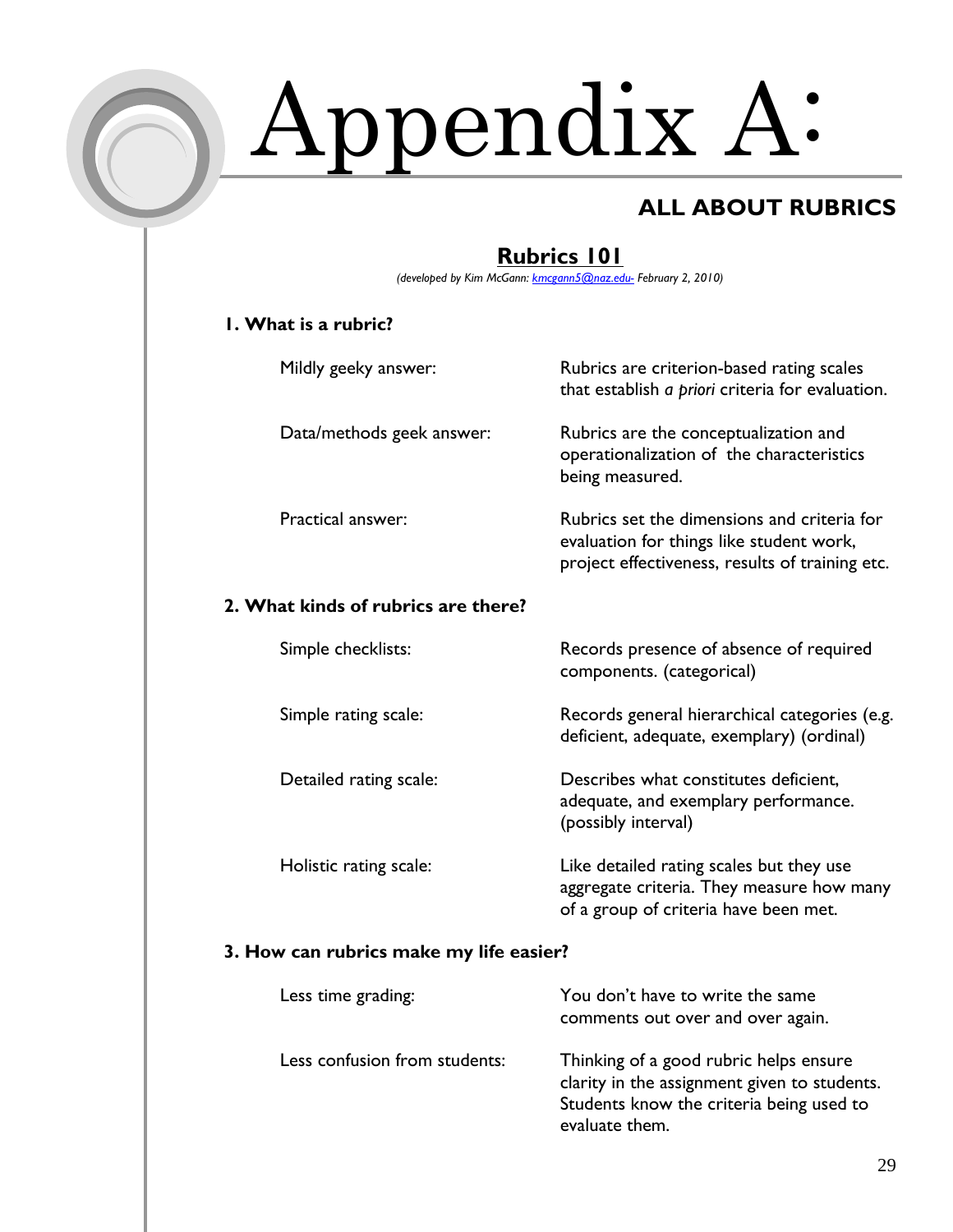| Provides consistency:         | If you grade at different times (awake vs.<br>tired, cheerfully vs. grumpy, at home vs. at<br>work) rubrics can help ensure consistency<br>and fairness.                                           |
|-------------------------------|----------------------------------------------------------------------------------------------------------------------------------------------------------------------------------------------------|
| Identify troublesome areas:   | Rubrics can make it easier to recognize<br>patterns in learning (i.e. lots of people not<br>doing well in one area).                                                                               |
| Provides data for assessment: | Rubrics, especially if used over time, also<br>happen to be good sources of data for<br>assessment. They also make it much easier<br>to aggregate data for class/program/dept<br>level assessment. |

#### **4. What are the downsides of rubrics?**

| Don't eliminate subjectivity:  | "It's just your opinion that this isn't an<br>"adequate" analysis"                                                                                                                        |
|--------------------------------|-------------------------------------------------------------------------------------------------------------------------------------------------------------------------------------------|
| Not always appropriate to give | Some assignments require students to make<br>decisions/selections, out ahead of time<br>if you provide the "checklist" you've done<br>the thinking for them.                              |
| Loss of creativity             | Some students may follow the rubric as a<br>skeleton (especially in writing) so the style<br>may seem formulaic. This can be<br>compensated for in the rubric itself<br>sometimes.        |
| Poor rubric construction       | A rubric is only as good as it's design.<br>Beware missing dimensions, poorly defined<br>criteria or other mistakes in your rubrics.<br>Remember to adjust; they are not set in<br>stone! |

#### **5. Questions to ask yourself when designing a rubric**.

#### **a. What am I measuring? (dimensions)**

- What are the different dimensions I am trying to measure?
- In what ways can students do "better" or "worse" on this assignment?
- What are the most important and least important characteristics I want to know about?
- What do "ideal types" for this assignment look like? (think of what the best possible outcome looks like, and the worst possible outcome. Set these as the ends of your rating scale then develop the "in between" criteria.)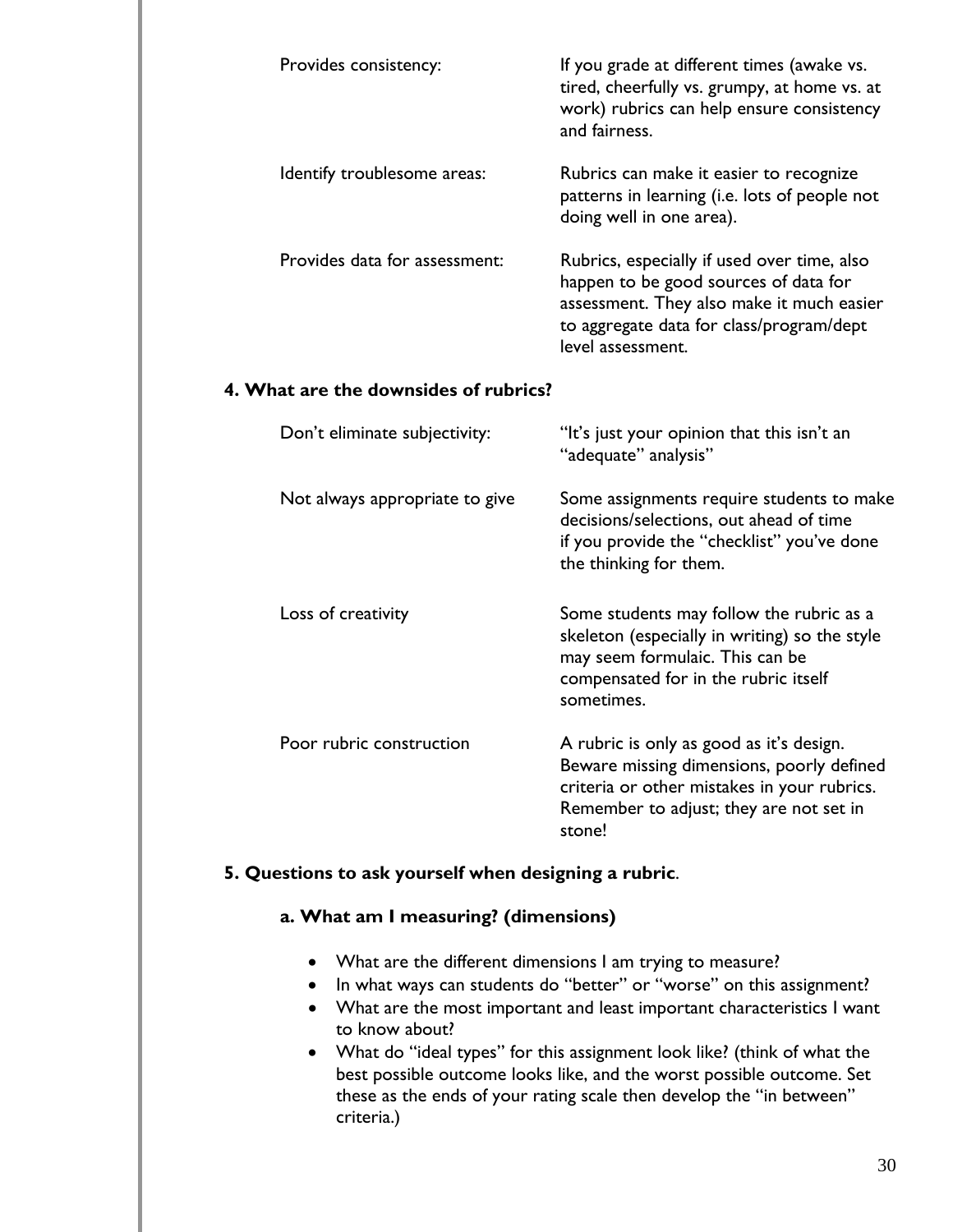#### **b. How will I differentiate between better and worse? (criteria)**

- For each dimension, what criteria will you use to tell "better" from "worse"?
- Is the presence or absence of a trait sufficient or do you need to measure the degree/quality of a dimension?
	- if you are going to measure "how much" of something, how will you tell the difference between "not enough", "sufficient", and "plenty?"

#### **c. How can I check if my rubric is working well?**

- If you gave your rubric to someone else in your field and asked them to do your grading, would
- they be likely to arrive at the same evaluation? (inter-coder reliability)
- Did students understanding the criteria being used to evaluate them?
- Do the outcomes (grades, other evaluations) based on your rubric match your "gut" sense of how an assignment/project etc. went? If not, why not? Was the rubric off? Were criteria unclear? Were you missing a dimension? Or is the rubric really telling you something you wouldn't have otherwise realized?

## **Building a Rubric**

Once you have determined the criteria that you will be using in your evaluation, you are ready to construct your rubric. You may make a rubric manually using a program such as MS Word by using the "Table" tool, but below are instructions for a user-friendly (online) resource designed to construct rubrics.

Use the website: http://rubistar.4teachers.org/

\*You need to take a minute (literally) and register. It's free and only asks for a name and password.

- Log in and then choose a topic from the bottom of the homepage "Create a Rubric"
- Select any option from "Choose a Customizable Rubric" from the list of projects
- Provide a title for your rubric in the box labeled "Rubric Project Name"
- Go to "Creating and Editing Your Rubric" and either choose from categories/ criteria in the drop boxes or write your own when you are finished select, "submit"
- You may then choose to "download and print" (green box) in order to print and save your rubric

## **Rubrics: Avoiding Pitfalls**

*(Taken from: Tierney, Robin & Marielle Simon (2004). What's still wrong with rubrics: focusing on the consistency of performance criteria across scale levels. Practical Assessment, Research & Evaluation, 9(2). Retrieved January 27, 2010 from http://PAREonline.net/getvn.asp?v=9&n=2 . This paper has been viewed 41,998 times since 1/28/2004. )* 

#### **Example One: Basic Consistency**

Many ready-made rubrics have basic consistency problems, meaning that the attribute or the performance criterion itself changes from level to level. Table 2 presents a task-specific rubric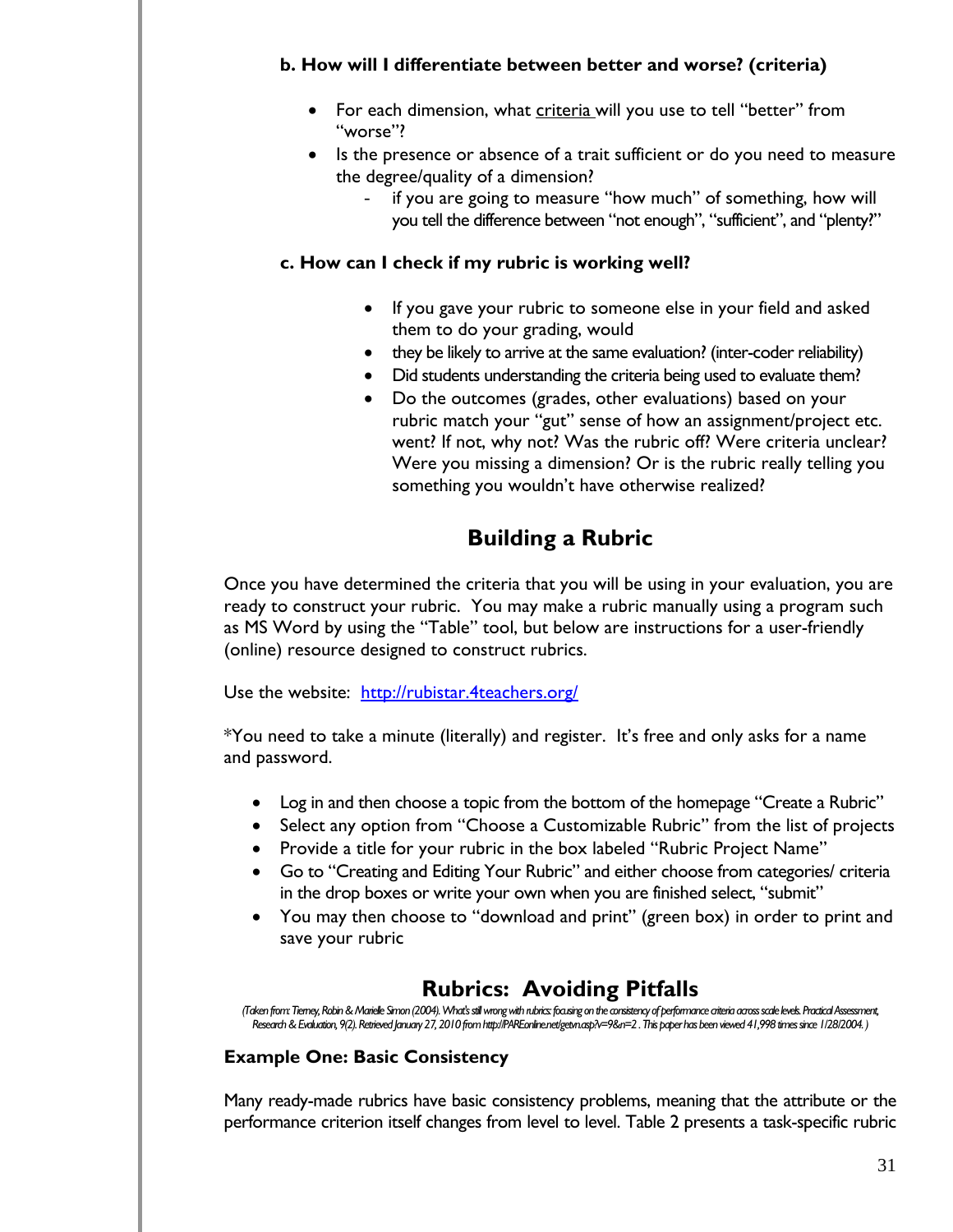for assessing a science journal. The product, a science journal, is listed as if it is a performance criterion. This provides very little guidance for students who are learning to write a science journal. The attributes are implicit, and they change from level to level. At the Novice level, the descriptors stress accuracy of spelling, organization and breadth. Organization is dropped at the Apprentice level, but breadth and accuracy of spelling remain. At the Master level, only breadth remains of the original attributes, but clarity is added. And, finally, at the Expert level, neatness is further added, along with clarity and a vague requirement for creativity. In the modified version, an effort was made to stay true to the implied intent of the original criteria. The changes involve stating the performance criteria and the attributes clearly, as well as describing the qualitative degrees of performance more consistently from level to level. The modifications make the task, criteria, and attributes clearer for students, and they broaden the possibilities for the rubric's use. Accompanied by exemplars of student work or productspecific indicators, this rubric could be used by teachers and students to assess journal writing in any content-area class. It could also be used to assess the same skills in either a formative or a summative context with respective instructions. The corrections for this example deal specifically with the performance criteria. To complete the rubric, a title, a statement of purpose, and instructions for using the rubric should also be added.

| <b>Performance</b>                                                                                                                             | <b>Attribute</b> | <b>Novice</b>                                                                                             | <b>Apprentice</b>                                                                        | <b>Master</b>                                                                         | <b>Expert</b>                                                                                                                                        |
|------------------------------------------------------------------------------------------------------------------------------------------------|------------------|-----------------------------------------------------------------------------------------------------------|------------------------------------------------------------------------------------------|---------------------------------------------------------------------------------------|------------------------------------------------------------------------------------------------------------------------------------------------------|
| Criteria                                                                                                                                       |                  |                                                                                                           |                                                                                          |                                                                                       |                                                                                                                                                      |
|                                                                                                                                                |                  | <b>Problem Criterion</b>                                                                                  |                                                                                          |                                                                                       |                                                                                                                                                      |
| Science Journal                                                                                                                                | (not stated)     | Writing is<br>messy and<br>entries contain<br>spelling errors.<br>Pages are out of<br>order or<br>missing | <b>Entries are</b><br>incomplete.<br>There may be<br>some spelling or<br>grammar errors. | Entries contain<br>most of the<br>required<br>elements and<br>are clearly<br>written. | Entries are<br>creatively written.<br>Procedures and<br>results are clearly<br>explained. Journal<br>is well organized<br>presented in a<br>duotang. |
|                                                                                                                                                |                  | <b>Suggested Correction</b>                                                                               |                                                                                          |                                                                                       |                                                                                                                                                      |
| The required<br>elements are<br>present for each<br>journal entries (e.g.<br>Lab Summary,<br>Materials.<br>Procedure, Results,<br>Conclusion). | <b>Breadth</b>   | Few of the<br>required<br>elements are<br>present in each<br>journal entry.                               | Some of the<br>required<br>elements are<br>present in each<br>journal entry.             | Most of the<br>required<br>elements are<br>present in each<br>journal entry.          | All the required<br>elements are<br>present in each<br>journal entry.                                                                                |
| The entries are<br>clearly written (e.g.<br>style, grammar<br>enhance<br>understanding).                                                       | Clarity          | Journal entries<br>are slightly<br>clear.                                                                 | Journal entries<br>are moderately<br>clear.                                              | Journal entries<br>are mainly clear.                                                  | Journal entries<br>are extremely<br>clear.                                                                                                           |
| The journal is<br>organized (e.g.<br>visible titles.<br>ordered pages, etc.)                                                                   | Organization     | The journal is<br>slightly<br>organized.                                                                  | The journal is<br>moderately<br>organized.                                               | The journal is<br>mainly<br>organized.                                                | The journal is<br>extremely<br>organized.                                                                                                            |

*Table 2: Example of Inconsistent Performance Criteria and Correction for Science Journal*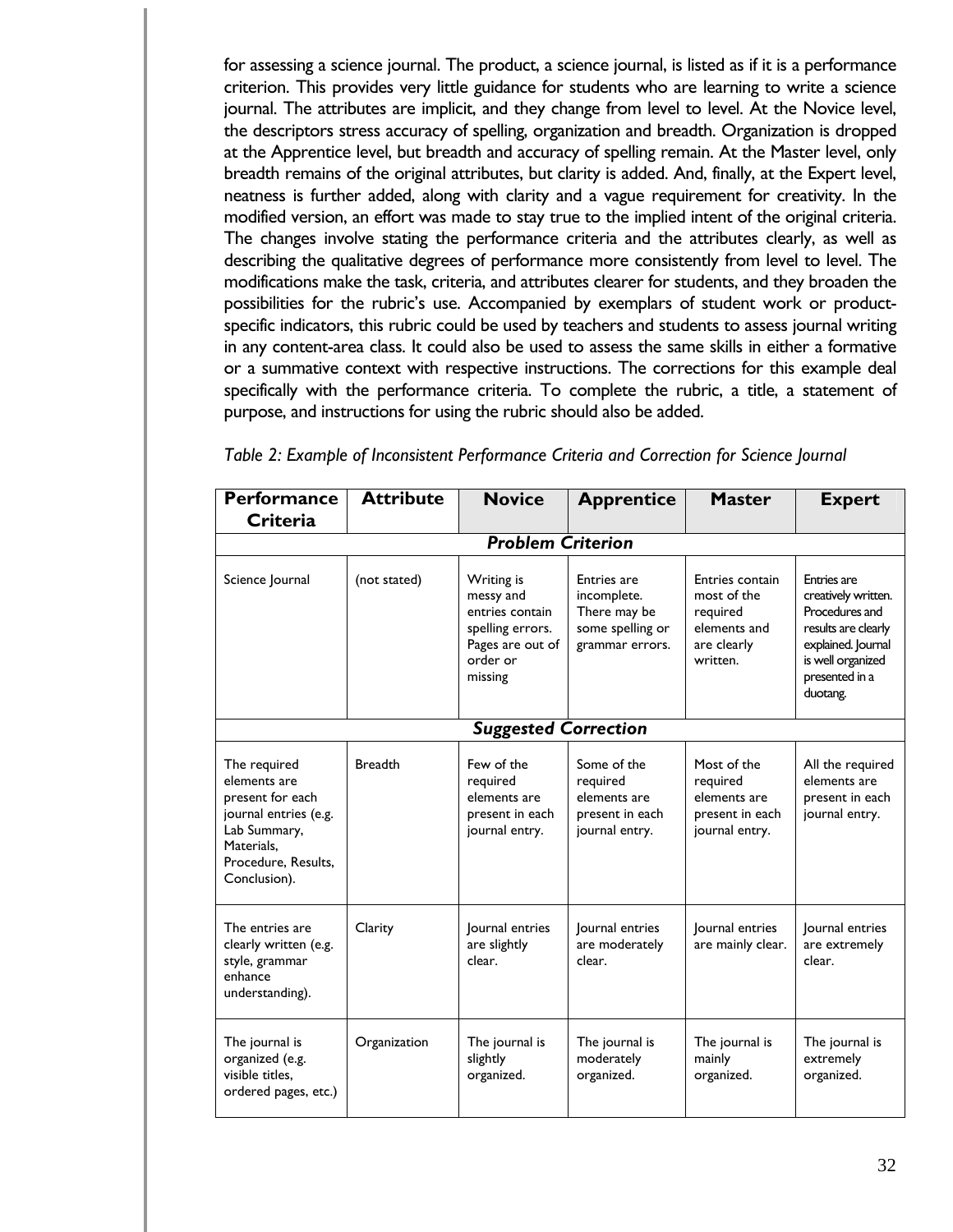#### **Example Two: Negative/Positive Consistency**

Many rubrics, such as the problematic examples presented in Tables 2 and 3, describe the lower levels of performance criteria in purely negative terms, which creates a dichotomous (negative/positive) tone in the rubric. For young learners who are progressing along a continuum, this format sends the wrong message. Students who find themselves on the lower part of the scoring rubric may not be motivated to progress with this type of feedback. The performance criteria in a classroom rubric should reflect a positive learning continuum, and should not suggest that progression from Level 2 to 3 is a leap from failure to success. This does not mean that words, such as none, not or seldom, should always be avoided in rubric design, but that their use should represent one end of a continuous and consistent scale without undue negativity. However, when rubrics are not modified to reflect a positive continuum, they may perpetuate low expectations for certain students rather than promote learning.

In Table 3, autonomy, attention and enthusiasm are implicitly used as indications of silent reading ability. Essentially, such a complex and high-referenced skill is not one that can be adequately assessed with abstract attributes and a single criterion. The suggested corrections highlight the limitations of the rubric as a tool for assessing performance criteria that rely highly on inference rather than direct observation. As shown in Table 3, it is possible to measure these attributes with frequency and amount scales, but it is questionable whether the rubric would provide an accurate assessment of a student's reading ability. The process of articulation helps ensure that rubric designers are aware of the attributes that are actually involved, and forces them to question the validity of the performances being assessed in relation to the targeted construct. This example also illustrates that it is possible to include more than one attribute for each performance criterion without compromising the statement's clarity.

| <b>Performance</b><br><b>Criteria</b>                                                     | <b>Attribute</b>                                                                                                                              | <b>Emerging</b>                                                                                                                  | <b>Developing</b>                                                                                                          | <b>Achieving</b>                                                                                                         | <b>Extending</b>                                                                                                       |
|-------------------------------------------------------------------------------------------|-----------------------------------------------------------------------------------------------------------------------------------------------|----------------------------------------------------------------------------------------------------------------------------------|----------------------------------------------------------------------------------------------------------------------------|--------------------------------------------------------------------------------------------------------------------------|------------------------------------------------------------------------------------------------------------------------|
|                                                                                           |                                                                                                                                               | <b>Problem Criterion</b>                                                                                                         |                                                                                                                            |                                                                                                                          |                                                                                                                        |
| Silent Reading                                                                            | (not stated)                                                                                                                                  | Off task and<br>disruptive<br>during sustained<br>silent reading<br>period.                                                      | Has difficulty<br>choosing books<br>for sustained<br>silent reading.                                                       | Reads<br>independently<br>during sustained<br>silent reading.                                                            | Chooses books<br>with enthusiasm<br>and reads<br>independently<br>during sustained<br>silent reading.                  |
|                                                                                           |                                                                                                                                               | <b>Suggested Correction</b>                                                                                                      |                                                                                                                            |                                                                                                                          |                                                                                                                        |
|                                                                                           | I. If reading ability is the target, rethink the criterion to ensure that the attribute is meaningful.                                        |                                                                                                                                  |                                                                                                                            |                                                                                                                          |                                                                                                                        |
|                                                                                           | 2. If learning behaviors are being measured, and autonomy and attention are the desired attributes, reword the<br>descriptors as shown below. |                                                                                                                                  |                                                                                                                            |                                                                                                                          |                                                                                                                        |
| Student reads<br>independently and<br>stays on task during<br>a silent reading<br>period. | Autonomy and<br>Attention                                                                                                                     | Student seldom<br>reads<br>independently and<br>stays on task for<br>little of the time<br>during a period of<br>silent reading. | Student sometimes<br>reads independently<br>and stays on task<br>some of the time<br>during a period of<br>silent reading. | Student usually<br>reads<br>independently and<br>stays on task most<br>of the time during<br>a silent reading<br>period. | Student always<br>reads<br>independently and<br>stays on task all of<br>the time during a<br>silent reading<br>period. |

*Table 3: Example of Inconsistent Performance Criteria for the Assessment of Silent Reading Skills.*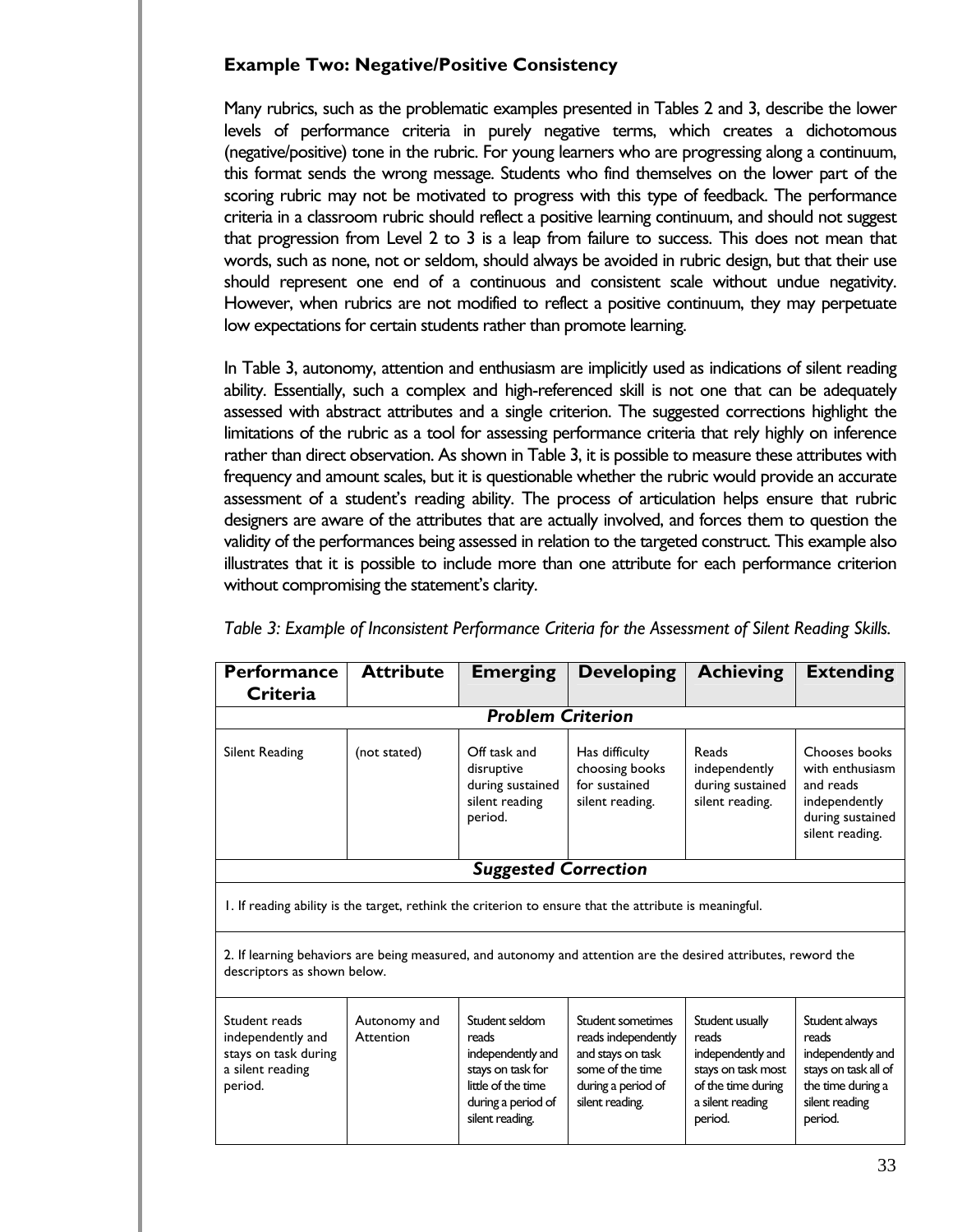| "D/F"        | significant number of<br>Student missed a<br>classes                | contributions inside or<br>Student never makes<br>outside of class to<br>class dialogue<br>meaningful           | disruptive/inappropriat<br>discussion/student is<br>Student is never<br>engaged in class<br>frequently<br>e in class                                      | and/or rarely/never did<br>the assigned reading<br>never/almost never<br>prepared for class<br>Student was                                  |
|--------------|---------------------------------------------------------------------|-----------------------------------------------------------------------------------------------------------------|-----------------------------------------------------------------------------------------------------------------------------------------------------------|---------------------------------------------------------------------------------------------------------------------------------------------|
| ڹٛٙ          | Student attended a fair<br>number of classes                        | meaningful contributions<br>inside or outside of class<br>Student rarely makes<br>to class dialogue             | disengaged/disrespectful<br>Student is frequently<br>when not speaking                                                                                    | Student contributions and<br>carefully and thoughtfully<br>indicate they have done<br>the assigned reading<br>participation rarely          |
| . , В.,      | two excused absences<br>Student attended all<br>classes with one or | contributions inside or<br>Student occasionally<br>outside of class to<br>makes meaningful<br>class dialogue    | Student is often engaged<br>but occasionally carries<br>distracted/disrespectful<br>conversations or is<br>on unrelated side<br>during class<br>otherwise | they have carefully and<br>thoughtfully done the<br>Student contribution<br>usually indicates that<br>and participation<br>assigned reading |
| $\mathbf{x}$ | Students attended all<br>classes                                    | outside of class to class<br>contributions inside or<br>λp<br>makes meaningful<br>Student consister<br>dialogue | engaged<br>participation even when<br>in active listening and<br>Student is always<br>not speaking                                                        | always indicate that they<br>Student contributions<br>the<br>have carefully and<br>thoughtfully done<br>assigned reading                    |
|              | Attendance                                                          | Contribution                                                                                                    | Active Listening                                                                                                                                          | Preparation                                                                                                                                 |

Dr. McGann Patricipation/Attendance rubric Fall 2009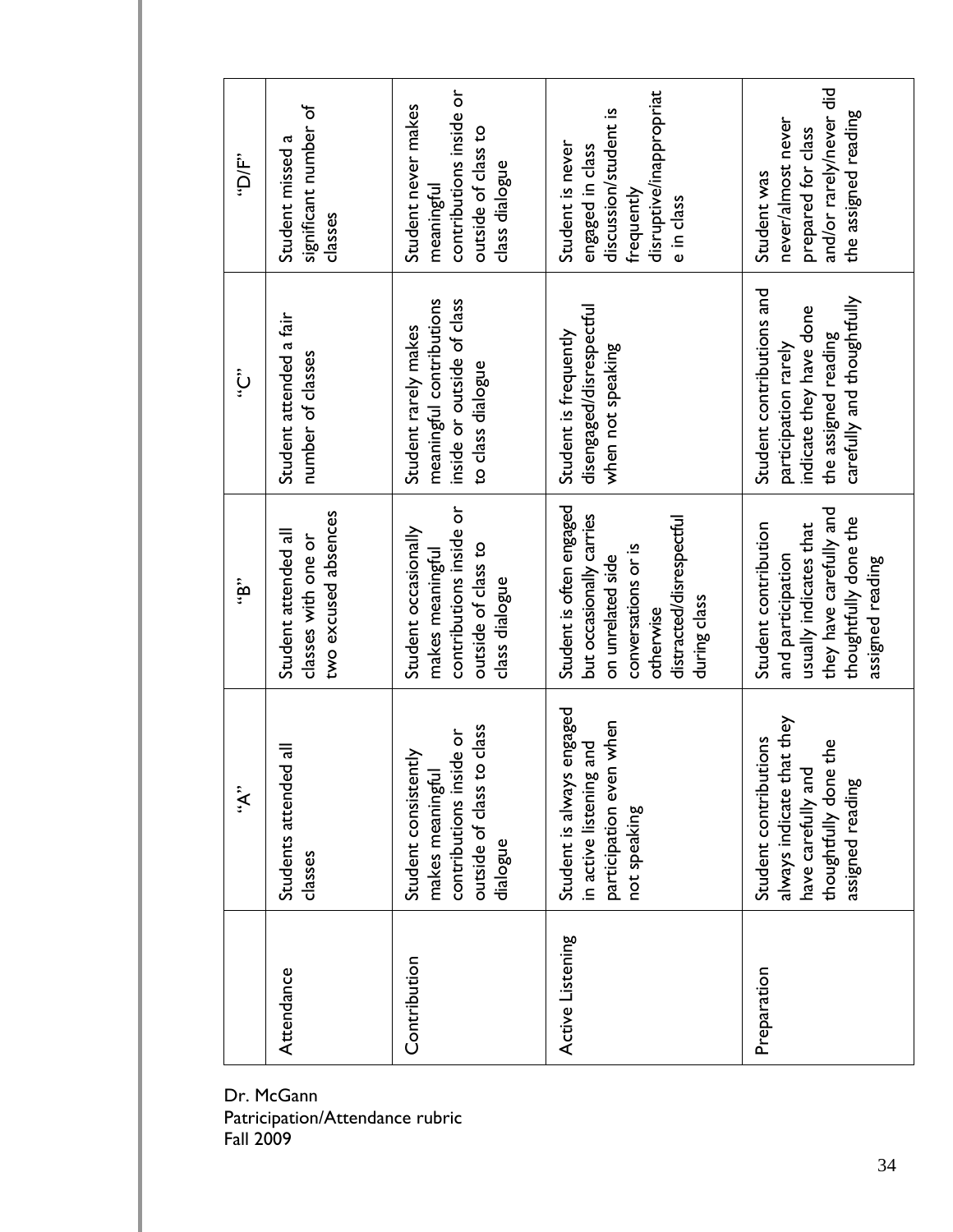## **Scoring Guide Sample**

The following is an example of an holistic scoring guide to evaluate student work in creating a product and presentation.

| Distinguished<br>$(95 - 100$ points)                         | Outstanding work, fully meets all requirements<br>Exhaustive coverage<br>Completely understands problem and has<br>ability to apply data to the solution<br>Shows originality                                                                                |
|--------------------------------------------------------------|--------------------------------------------------------------------------------------------------------------------------------------------------------------------------------------------------------------------------------------------------------------|
| <b>Highly Proficient</b><br>$(90 - 94$ points)               | Excellent work, meets all requirements of<br>task, good breadth<br>Well planned and documented<br>Shows fine understanding and ability to<br>apply data to the solution of the problem<br>Shows evidence of creativity                                       |
| Proficient<br>$(80 - 89 \text{ points})$                     | Fine or good work, meets requirements of task<br>Good breadth of coverage, fairly well planned<br>and documented<br>Shows a good understanding and ability to<br>apply data to the solution of new problems<br>Could show more evidence of creative thinking |
| <b>Suggests</b><br>Proficiency<br>$(70 - 79 \text{ points})$ | Fair work, meets many requirements of task<br>Fair breadth of coverage with some gaps<br>Shows uneven understanding with some,<br>but not complete, ability to apply data to<br>the solution of the problem<br>Needs to fill gaps                            |
| Suggests Lack of<br>Proficiency<br>$(65 - 69)$               | Uneven work, meets some requirements of<br>the task<br>Poor breadth of coverage with a number of<br>gaps in coverage<br>Little understanding and ability to apply data<br>to problem solving<br>Needs to improve in significant areas                        |
| Lacks Proficiency<br>(below 65 points)                       | Poor work, meets few if any requirements of<br>the task<br>Little or no breadth of coverage<br>Little understanding and makes no significant<br>attempt to apply data to solution of the problem                                                             |

 $O$  International Center for Leadership in Education, Inc.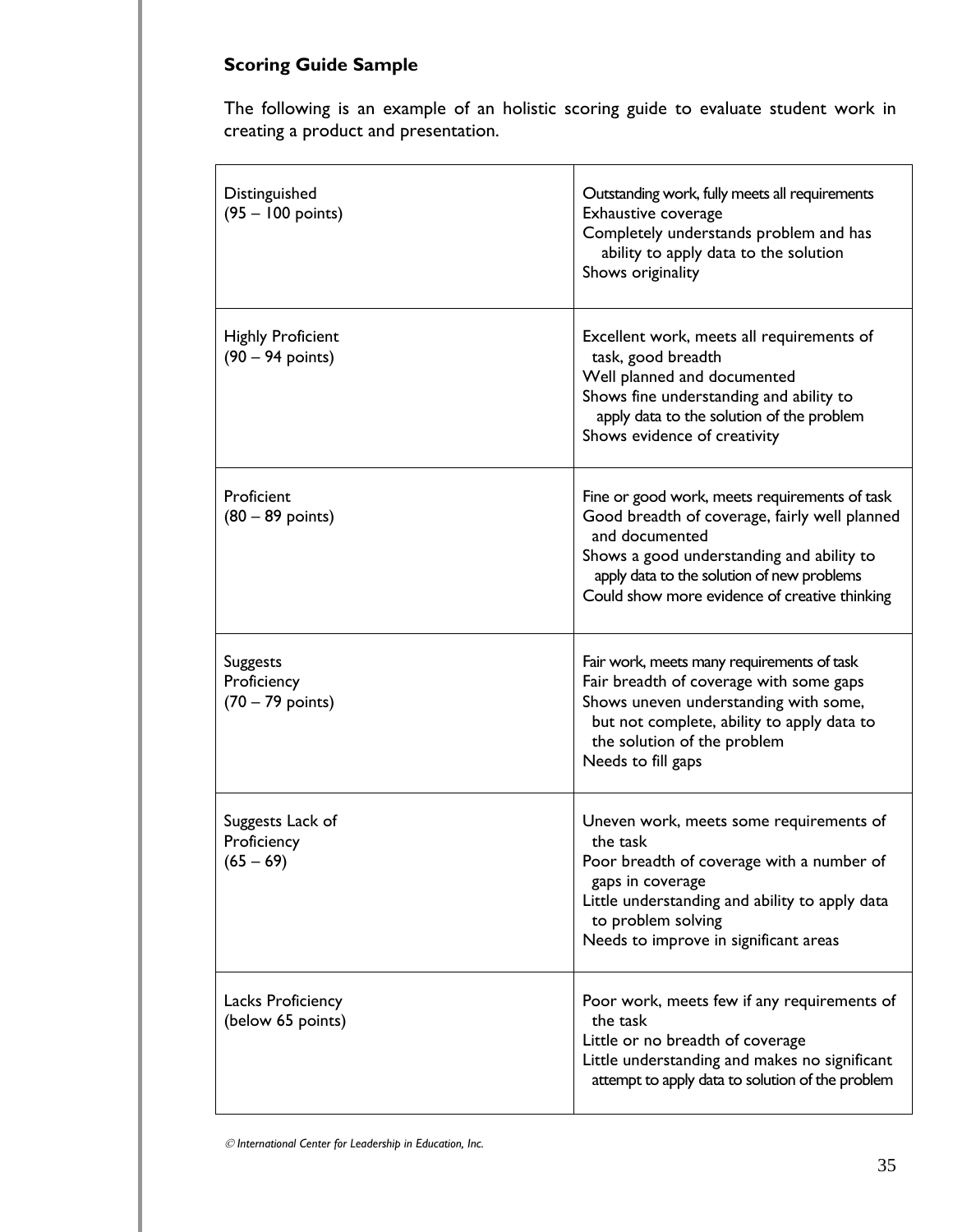#### **Rubric for Team Work**

|                                              | <b>Level of Achievement</b>                                                                                                                                                                                                                                                  |                                                                                                                                                                                                                                                                        |                                                                                                                                                                 |  |
|----------------------------------------------|------------------------------------------------------------------------------------------------------------------------------------------------------------------------------------------------------------------------------------------------------------------------------|------------------------------------------------------------------------------------------------------------------------------------------------------------------------------------------------------------------------------------------------------------------------|-----------------------------------------------------------------------------------------------------------------------------------------------------------------|--|
| Criteria                                     | 4                                                                                                                                                                                                                                                                            | 2                                                                                                                                                                                                                                                                      | 0                                                                                                                                                               |  |
|                                              | <b>Exemplary</b>                                                                                                                                                                                                                                                             | <b>Satisfactory</b>                                                                                                                                                                                                                                                    | <b>Unacceptable</b>                                                                                                                                             |  |
| <b>Group Functioning</b>                     |                                                                                                                                                                                                                                                                              |                                                                                                                                                                                                                                                                        |                                                                                                                                                                 |  |
| <b>Attending</b>                             | Most, if not all, members<br>attend all meetings.                                                                                                                                                                                                                            | Most members are present<br>at most meetings. When<br>members have to be<br>absent they inform and/or<br>seek the agreement of the<br>team.                                                                                                                            | Many members frequently<br>miss meetings and do not<br>inform the team.                                                                                         |  |
| <b>Participating</b>                         | There is a clear definition<br>of tasks to be<br>accomplished, anticipating<br>future needs. All members<br>take an active role. Tasks<br>are defined by the group<br>and assigned to all<br>members. The team<br>engages in follow-up<br>activities to monitor<br>progress. | Tasks are defined<br>informally, and most but<br>not all members<br>understand them. Most<br>members contribute.<br>Follow-up is sporadic.                                                                                                                             | Tasks are not defined, and<br>few members participate<br>actively. There is no<br>follow-up.                                                                    |  |
| <b>Defining Members'</b><br><b>Roles</b>     | Every member's role on<br>the team is defined and<br>understood by all. Each<br>team member can explain<br>the role of others.                                                                                                                                               | Members' roles are defined<br>informally and may not be<br>completely understood by<br>all. Some members may<br>not be able to explain the<br>role of others.                                                                                                          | There is little<br>understanding of who does<br>what.                                                                                                           |  |
| <b>Making Collective</b><br><b>Decisions</b> | Clear procedures for<br>making decisions are<br>established and<br>documented. Decisions,<br>the process by which they<br>were made, and the<br>involvement of members<br>are also documented.                                                                               | Decision-making<br>procedures are established<br>informally, leading to<br>inconsistency in<br>implementation and a<br>failure to involve all<br>members in decision<br>making.                                                                                        | Because there is no<br>decision-making process,<br>decisions are made by<br>individuals, and they do<br>not reflect the thinking or<br>the desires of the team. |  |
| <b>Team Member Support</b>                   | Every team member is<br>treated with respect. All<br>members listen to all ideas.<br>The work of each person<br>is acknowledged.<br>Members feel free to seek<br>assistance from others or<br>to ask questions.                                                              | There is a general<br>atmosphere of respect for<br>team members, but some<br>members may not be<br>heard as much as others.<br>Acknowledging others'<br>work is serendipitous<br>rather than planned. Some<br>members may not feel free<br>to turn to others for help. | The team atmosphere is<br>competitive and<br>individualistic rather than<br>cooperative and<br>supportive.                                                      |  |
| <b>Managing Conflict</b>                     | Conflicts are consistently<br>resolved through open<br>discussion and<br>compromise.                                                                                                                                                                                         | Members are generally<br>able to resolve conflicts<br>through open discussion<br>and compromise.                                                                                                                                                                       | Conflicts that arise are<br>either not dealt with or<br>cannot be resolved.                                                                                     |  |

*Jiles, Huba, Others. Material Sciences and Engineering, CRCD Project (8/24/00)*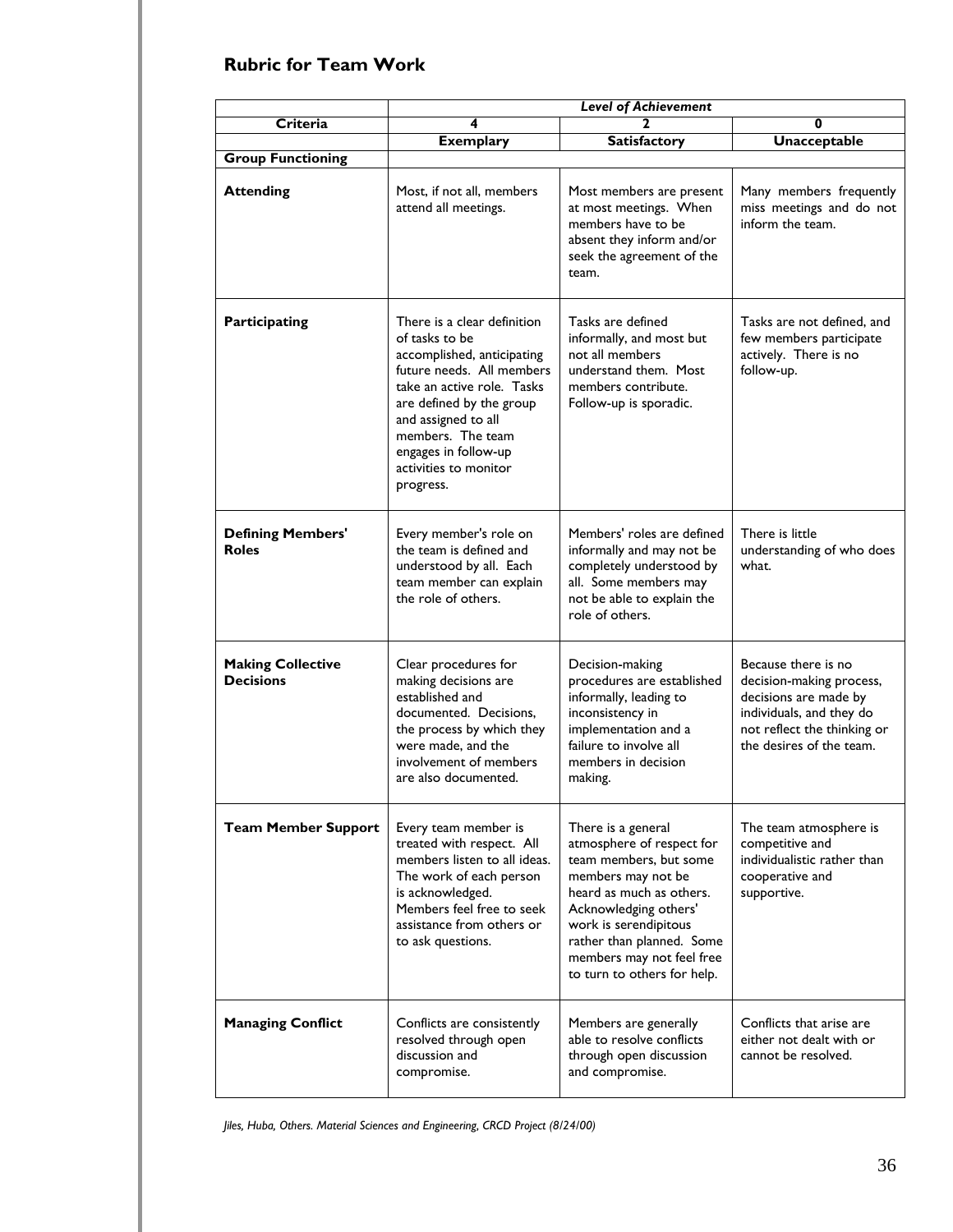|                                                                |                                                                                                                                                                                                       | <b>Level of Achievement</b>                                                                                                                                             |                                                                                                                                                                 |
|----------------------------------------------------------------|-------------------------------------------------------------------------------------------------------------------------------------------------------------------------------------------------------|-------------------------------------------------------------------------------------------------------------------------------------------------------------------------|-----------------------------------------------------------------------------------------------------------------------------------------------------------------|
| Criteria                                                       | 4                                                                                                                                                                                                     |                                                                                                                                                                         | 0                                                                                                                                                               |
|                                                                | <b>Exemplary</b>                                                                                                                                                                                      | <b>Satisfactory</b>                                                                                                                                                     | <b>Unacceptable</b>                                                                                                                                             |
| <b>Process Management</b>                                      |                                                                                                                                                                                                       |                                                                                                                                                                         |                                                                                                                                                                 |
| <b>Meeting Regularly</b>                                       | Weekly or biweekly<br>meetings are scheduled<br>and held at defined times.                                                                                                                            | Meetings are schedule<br>sporadically to keep the<br>project going.                                                                                                     | Meetings are rare.                                                                                                                                              |
| <b>Establishing Goals</b>                                      | Realistic, prioritized, and<br>measurable goals are<br>agreed upon and<br>documented.                                                                                                                 | Goals are established, but<br>some may be too general<br>or unquantifiable.<br>Priorities may be<br>unrealistic.<br>Documentation may be<br>incomplete                  | Clear goals are not<br>formulated or<br>documented.                                                                                                             |
| <b>Keeping Meeting Notes</b>                                   | <b>Written minutes</b><br>summarize attendance,<br>discussions, and actions.<br>Minutes are distributed<br>electronically within two<br>days of the meeting.                                          | Minutes summarizing<br>attendance, discussion, and<br>actions are written and<br>distributed but not<br>consistently. Some minutes<br>are more complete than<br>others. | Minutes are either<br>nonexistent or sketchy,<br>containing little beyond<br>attendance lists.                                                                  |
| <b>Adjusting</b>                                               | When working to achieve<br>goals, the team is able to<br>adjust plans as needs arise.<br>There is a clear<br>understanding of the<br>nature of min-course<br>corrections and why they<br>were needed. | The team is not always<br>able to adjust as needed to<br>meet goals. Realization of<br>the need for mid-course<br>corrections sometimes<br>comes too late.              | The team seems to be<br>thrashing about. Activity<br>plans (if they exist) are<br>unfocused, and thus there<br>is no ability to adjust and<br>make corrections. |
| <b>Timely Submission</b><br>of Work Assignments<br>and Reports | Team is self-motivated and<br>can complete work<br>assignments and reports in<br>a timely manner without<br>being reminded.                                                                           | Work assignments and<br>reports are submitted but<br>are sometimes late.                                                                                                | Work assignments and<br>reports are submitted<br>inconsistently. The team is<br>no self-motivated and<br>needs constant chasing to<br>get the work submitted.   |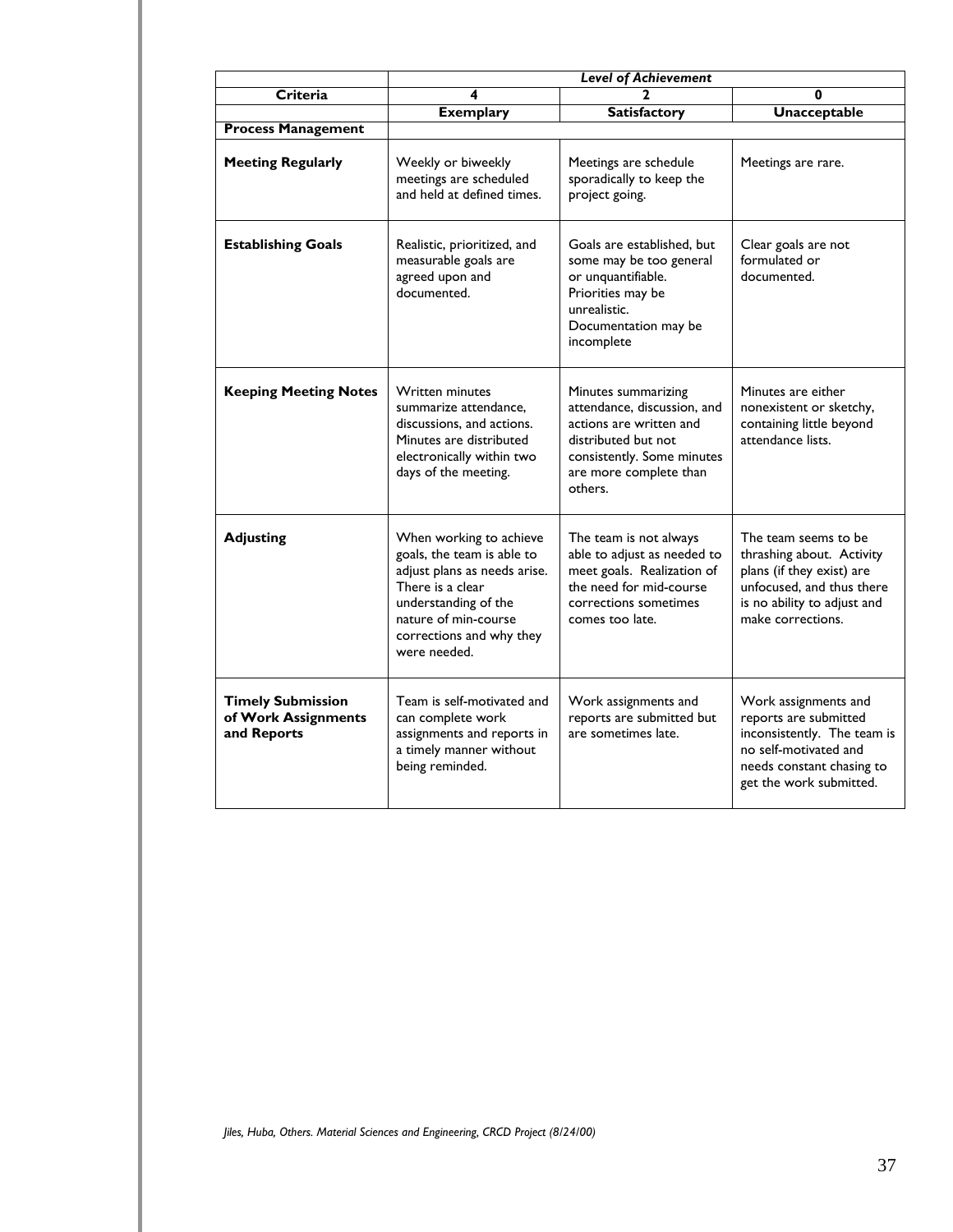|  |  |  | A Structured Observation Guide for a One-Act Play |
|--|--|--|---------------------------------------------------|
|--|--|--|---------------------------------------------------|

| The effectiveness of each of the<br>following in conveying the<br>production's meaning or theme | <b>Notes</b> |
|-------------------------------------------------------------------------------------------------|--------------|
| Pace and rhythm                                                                                 |              |
| Stage presence and business                                                                     |              |
| Stagecraft: Costume, lighting, set and<br>sound designs                                         |              |
| Creative vision and risk-taking                                                                 |              |
| "Sparkle" and audience engagement                                                               |              |
| Total integrated production effect                                                              |              |

*Suskie, L. (2009) Assessing Student Learning: A Common Sense Guide (2nd ed.). San Francisco: Jossey-Bass.*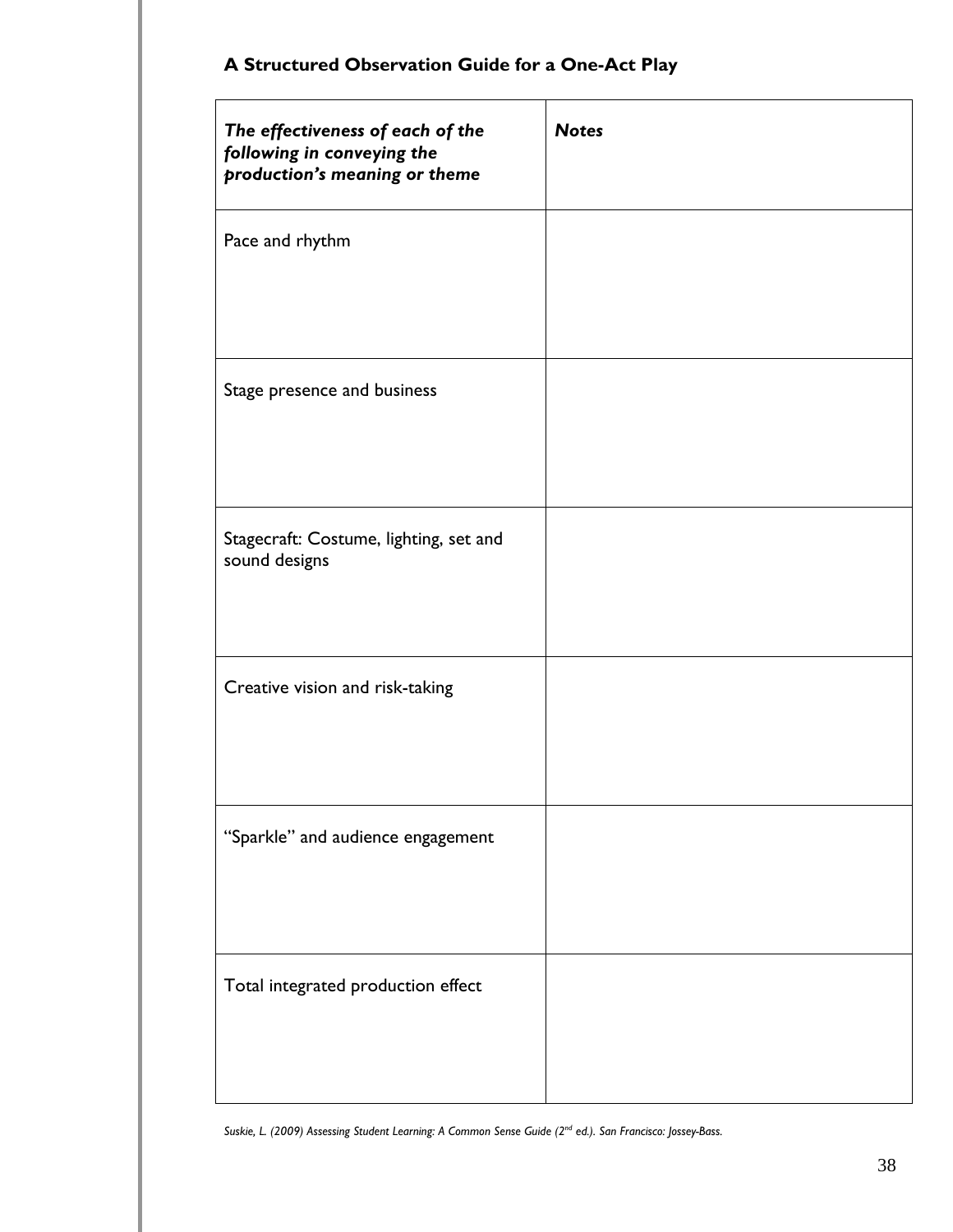### **Rating Scale Example**

#### **Using information Effectively Assessment Program Scoring Guide for Student Assignments**

Thank you for participating in Towson's assessment of student learning in the Using Information Effectively requirement of our General Education curriculum. Please see the attached memo for information on completing this scoring guide.

1. For which UIE course was this assignment completed?

| O ART 100         | O HISTIOO         | 0 MCOM 100        |
|-------------------|-------------------|-------------------|
| 0 COMM 100        | O IDHP 100        | O MUSC 100        |
| O COSC III OR II2 | $O$ IDHP $110$    | 0 OCTH 211        |
| 0 COSC 119        | $O$ IDLA 100      | O PHIL 102        |
| <b>O DANC 220</b> | $O$ IDNM $101$    | O POSC 100        |
| $O$ EMF $100$     | O INST 100        | O PSYC 100        |
| O ENGL 152 OR 153 | O ISTC 201 OR 202 | 0 SOCI 100        |
| O GEOG 230        | $O$ LAST $100$    | O THEA 125 OR 126 |

Please indicate the student's skill in each of the following respects, as evidenced by the assignment, by darkening the appropriate bubble. If this assignment is not intended to elicit a particular skill, please fill in the "Not applicable" bubble.

|     |                                                                                                                                                                 | Outstanding   | <b>Pood</b><br>Very | Adequate       | Marginally adequate | Inadequate    | Not applicable |
|-----|-----------------------------------------------------------------------------------------------------------------------------------------------------------------|---------------|---------------------|----------------|---------------------|---------------|----------------|
| 2.  | Identify potential sources of information related to this field of study.                                                                                       | $\Omega$      | $\Omega$            | $\Omega$       | $\Omega$            | $\Omega$      | $\Omega$       |
| 3.  | Find information that's appropriate for and relevant to this field of study.                                                                                    | $\Omega$      | $\Omega$            | $\Omega$       | $\mathcal{O}$       | $\Omega$      | $\Omega$       |
| 4.  | Use information to answer questions and/or solve problems.                                                                                                      | $\Omega$      | $\Omega$            | $\Omega$       | $\overline{O}$      | $\Omega$      | $\Omega$       |
| 5.  | Explain information and ideas clearly in writing.                                                                                                               | $\Omega$      | $\mathcal{O}$       | $\Omega$       | $\mathcal{O}$       | $\Omega$      | $\Omega$       |
| 6.  | Explain information and ideas clearly through oral communication.                                                                                               | $\Omega$      | $\Omega$            | $\Omega$       | $\mathcal{O}$       | $\Omega$      | $\Omega$       |
| 7.  | Explain information and ideas clearly through visual communication<br>(e.g., slides, Web site, poster).                                                         | $\mathcal{O}$ | $\mathcal{O}$       | $\mathcal{O}$  | $\mathbf O$         | $\mathcal{O}$ | $\mathcal{O}$  |
| 8.  | Organize information in writing to present a sound central idea<br>supported by relevant material in a logical order.                                           | $\Omega$      | $\mathcal{O}$       | $\mathcal{O}$  | $\Omega$            | $\Omega$      | $\Omega$       |
| 9.  | Organize information orally to present a sound central idea<br>supported by relevant material in a logical order.                                               | $\Omega$      | $\mathcal{O}$       | $\Omega$       | $\Omega$            | $\Omega$      | $\Omega$       |
| 10. | Organize information visually (e.g., through slides,<br>Web site, poster) to present a sound central idea supported<br>by relevant material in a logical order. | $\Omega$      | $\Omega$            | $\overline{O}$ | $\mathcal{O}$       | $\Omega$      | $\Omega$       |
| П.  | Use technology to analyze and summarize information and/or<br>communicate it to others.*                                                                        | $\Omega$      | $\Omega$            | $\mathcal{O}$  | $\mathcal{O}$       | $\mathcal{O}$ | $\Omega$       |
| 12. | Use the work of others accurately and ethically.                                                                                                                | $\Omega$      | $\Omega$            | $\Omega$       | $\mathcal{O}$       | $\Omega$      | $\Omega$       |
| 13. | What grade are you awarding the assignment?                                                                                                                     | $\Omega$      | $\Omega$            | $\Omega$       | $\Omega$            | $\Omega$      | $\Omega$       |
| 14. | If you had to assign a final course grade for this student today,<br>what would it be?                                                                          | O             | O                   | O              | $\mathcal{O}$       | $\mathbf O$   | $\Omega$       |

*\*Technology can include word processing, spreadsheets, slides, Cook library online catalog, etc.*